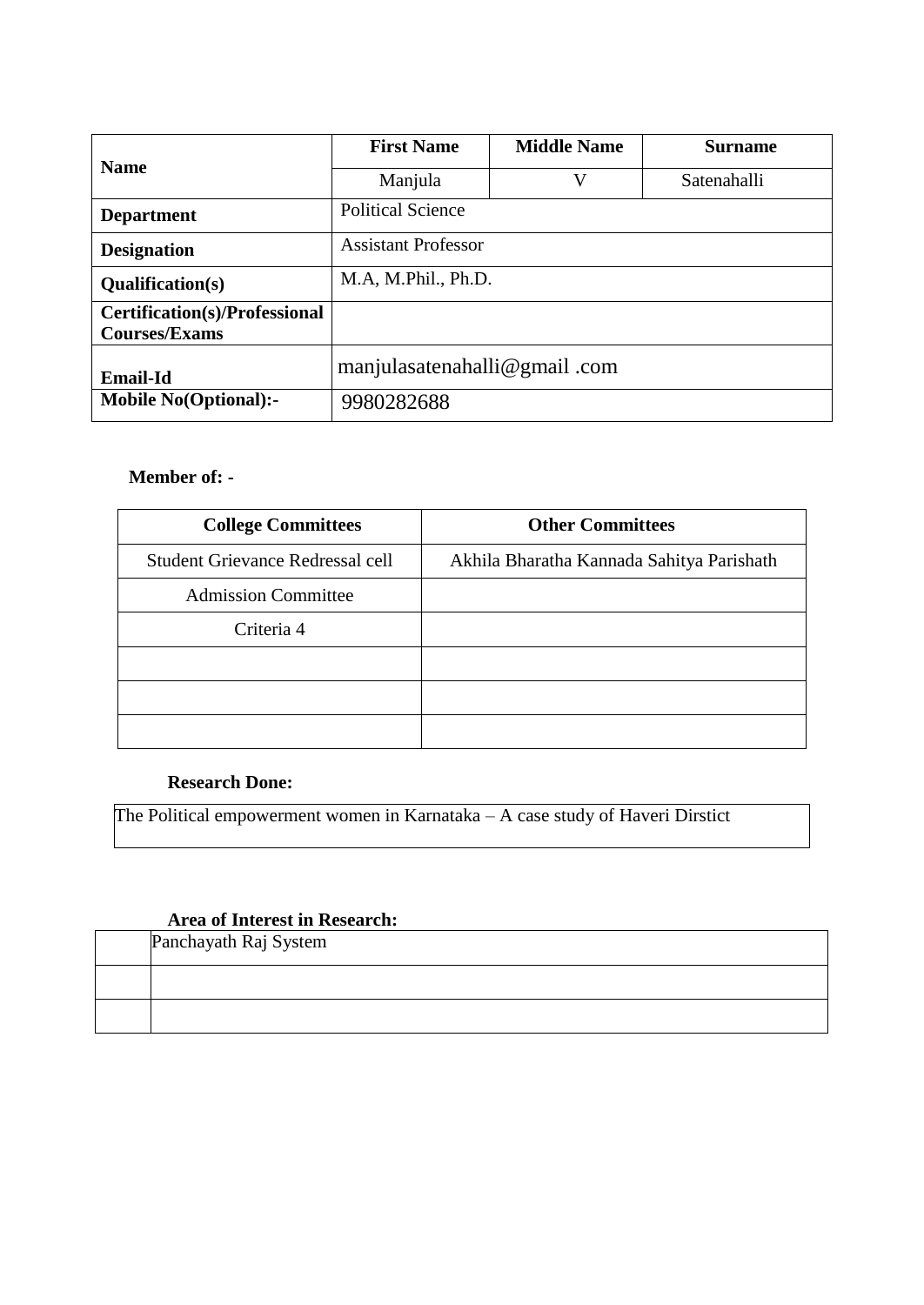## **Research publications International Journals:**

| S.No | <b>Title</b>                      | <b>Publisher</b>                                                   | ISSN/DIO No.        | <b>Volume/Issue/Page</b>    | Date | <b>Impact</b><br>factor |
|------|-----------------------------------|--------------------------------------------------------------------|---------------------|-----------------------------|------|-------------------------|
| 1    | Women in Panchayati Raj<br>System | International<br>Research Journal of<br>Commerce Arts &<br>Science | ISSN 2319 -<br>9202 | Vol.4, Issue-3,<br>Page-879 |      |                         |
|      |                                   |                                                                    |                     |                             |      |                         |
|      |                                   |                                                                    |                     |                             |      |                         |
|      |                                   |                                                                    |                     |                             |      |                         |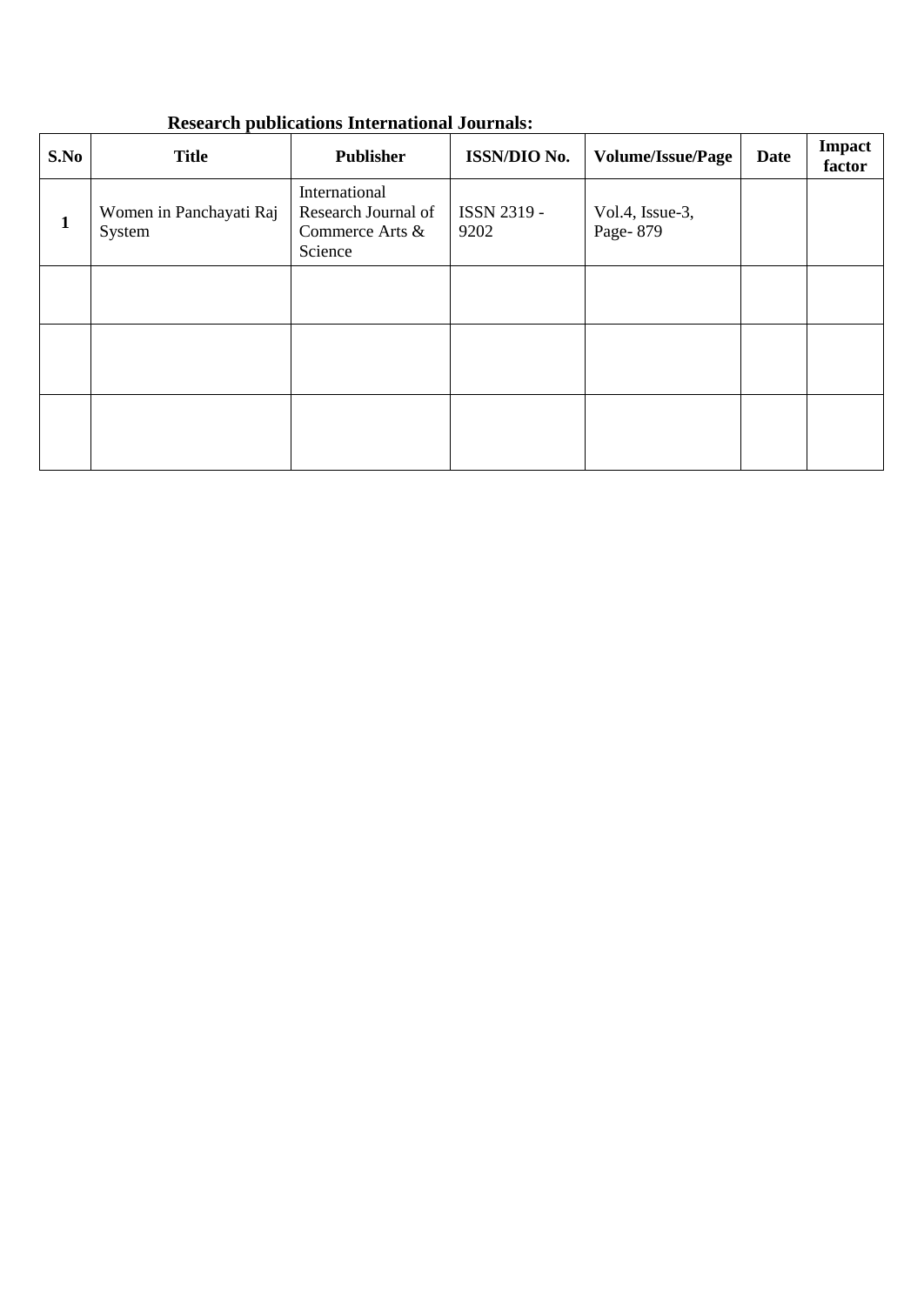|                      | Research Paper Presented in Seminar / Conference etc. |                                                  |                                                                                |                                               |                                               |                            |                                                                             |                             |  |
|----------------------|-------------------------------------------------------|--------------------------------------------------|--------------------------------------------------------------------------------|-----------------------------------------------|-----------------------------------------------|----------------------------|-----------------------------------------------------------------------------|-----------------------------|--|
| S.<br>N <sub>0</sub> | Name of the event                                     | Conference/<br>Symposia/<br>Seminar/<br>Workshop | Name of the topic/<br>theme of the event                                       | District/State/<br>national/<br>international | <b>Date</b>                                   | <b>Place</b>               | Name/type of<br>institutions/delegate<br>s who participated<br>in the event | Participated /<br>presented |  |
| 1                    |                                                       | <b>Seminar</b>                                   | <b>English and</b><br><b>Communication</b><br>skills                           | <b>National</b>                               | 02/08/2013<br>$\boldsymbol{\&}$<br>03/08/2013 | Haveri                     | KLE's G.H. College,<br>Haveri                                               | <b>Presented</b>            |  |
| $\boldsymbol{2}$     |                                                       | <b>Seminar</b>                                   | <b>Human Rights</b><br><b>Education</b> in a<br><b>Global Perspective</b>      | <b>National</b>                               | 25/01/2014                                    | Haveri                     | KLE's G.H. College,<br>Haveri                                               | <b>Presented</b>            |  |
| 3                    |                                                       | <b>Seminar</b>                                   | Citizenship<br><b>Education &amp;</b><br><b>National</b><br><b>Integration</b> | <b>National</b>                               | 11/11/2014                                    | Haveri                     | KLE's G.H. College,<br>Haveri                                               | <b>Presented</b>            |  |
| 4                    |                                                       | <b>Seminar</b>                                   | GST &<br><b>Governance in</b><br>India                                         | <b>National</b>                               | 24/01/2018                                    | Chikkabasu<br>$\mathbf{r}$ | GFGC,<br><b>Chikkabasur</b>                                                 | <b>Presented</b>            |  |